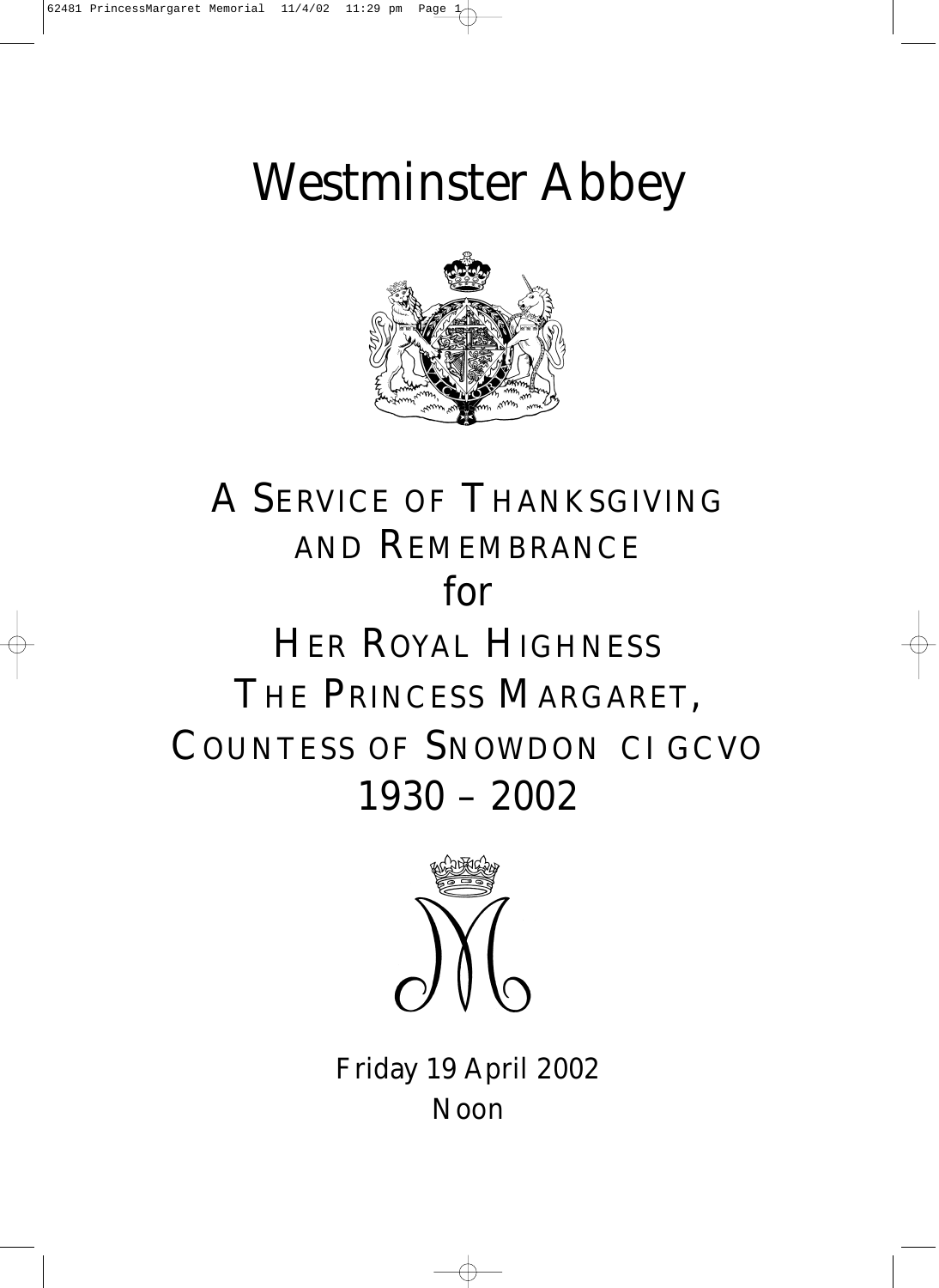$\overline{\mathrm{d}}$ 

 $\overline{\phantom{0}}$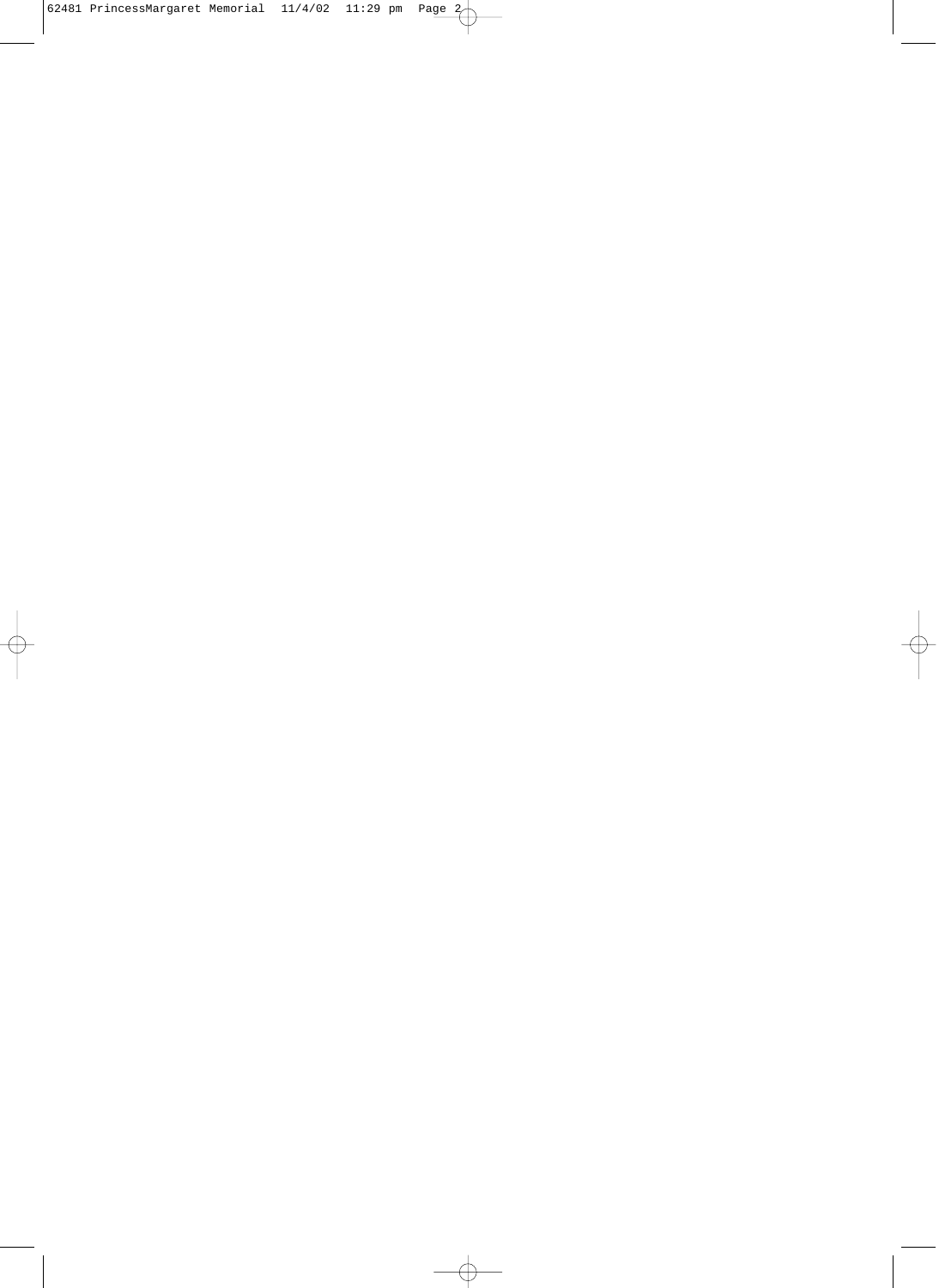Death is the future for everyone. It is the Last Post of this life and the Reveille of the next. Death is the end of our present life, it is the parting from loved ones; it is the setting out into the unknown.We overcome death by accepting it as the will of a loving God, by finding Him in it. Death, like birth, is only a transformation, another birth. When we die we shall change our state, that is all. And in faith in God, it is as easy and natural as going to sleep here and waking up there.

> *Journal of a Soul Pope John XXIII (1881-1963)*

We thank Thee, Lord, who by Thy Spirit doth our faith restore. When we with worldly things commune and prayerless close our door; We lose our precious gift divine to worship and adore; Then Thou, O Saviour, fill our hearts to love Thee evermore. Amen.

> May Christ give to you at this time His Peace in your Soul His Presence in your Heart His Power in your Life.

> > Lord,

Help me to live this day quietly, easily; to lean on Thy great strength trustfully, respectfully; to await the unfolding of Thy will patiently, serenely; to meet others peacefully, joyously; to face tomorrow confidently, courageously.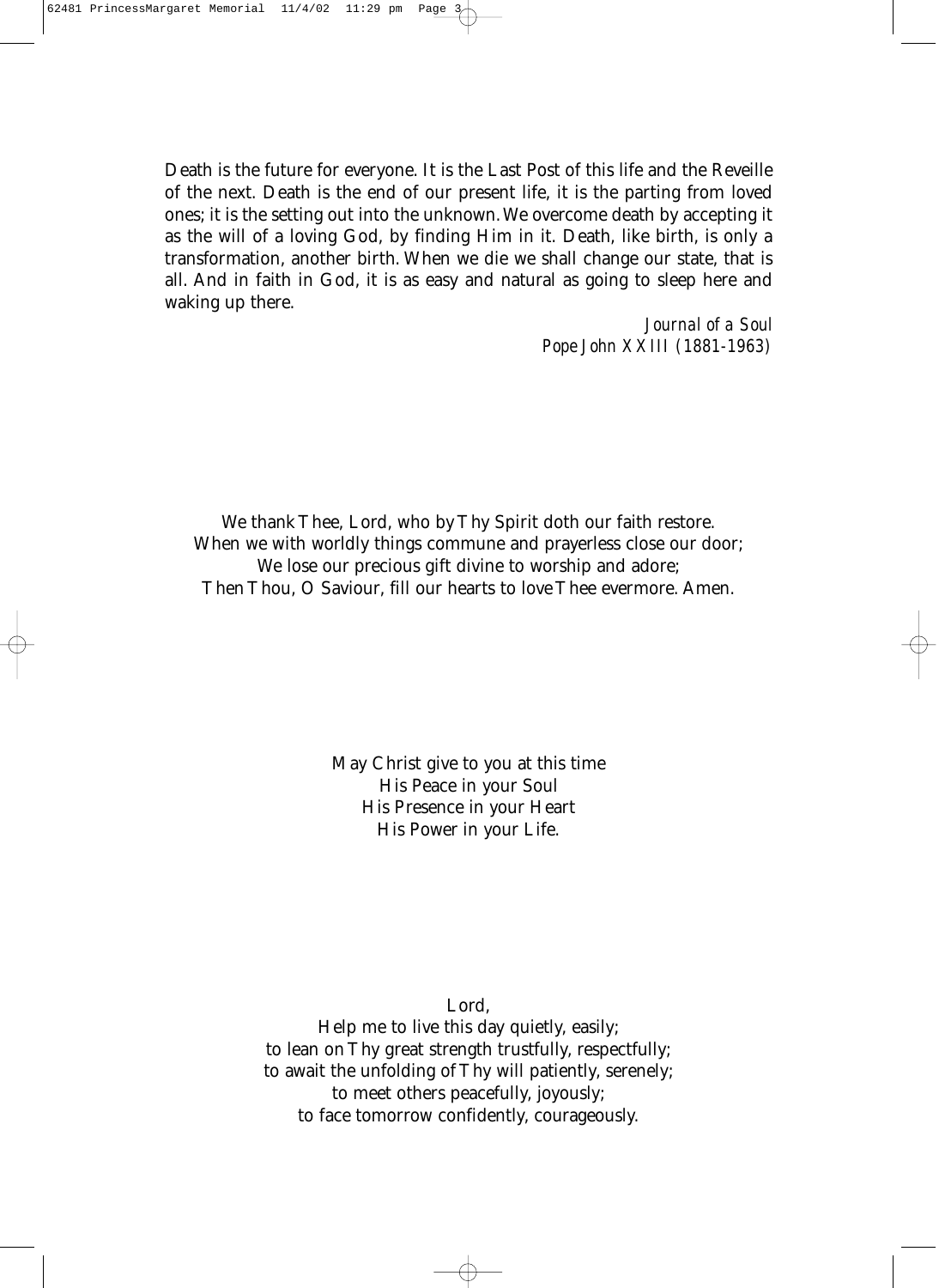$\overline{\mathrm{D}}$ 

 $\overline{\phantom{0}}$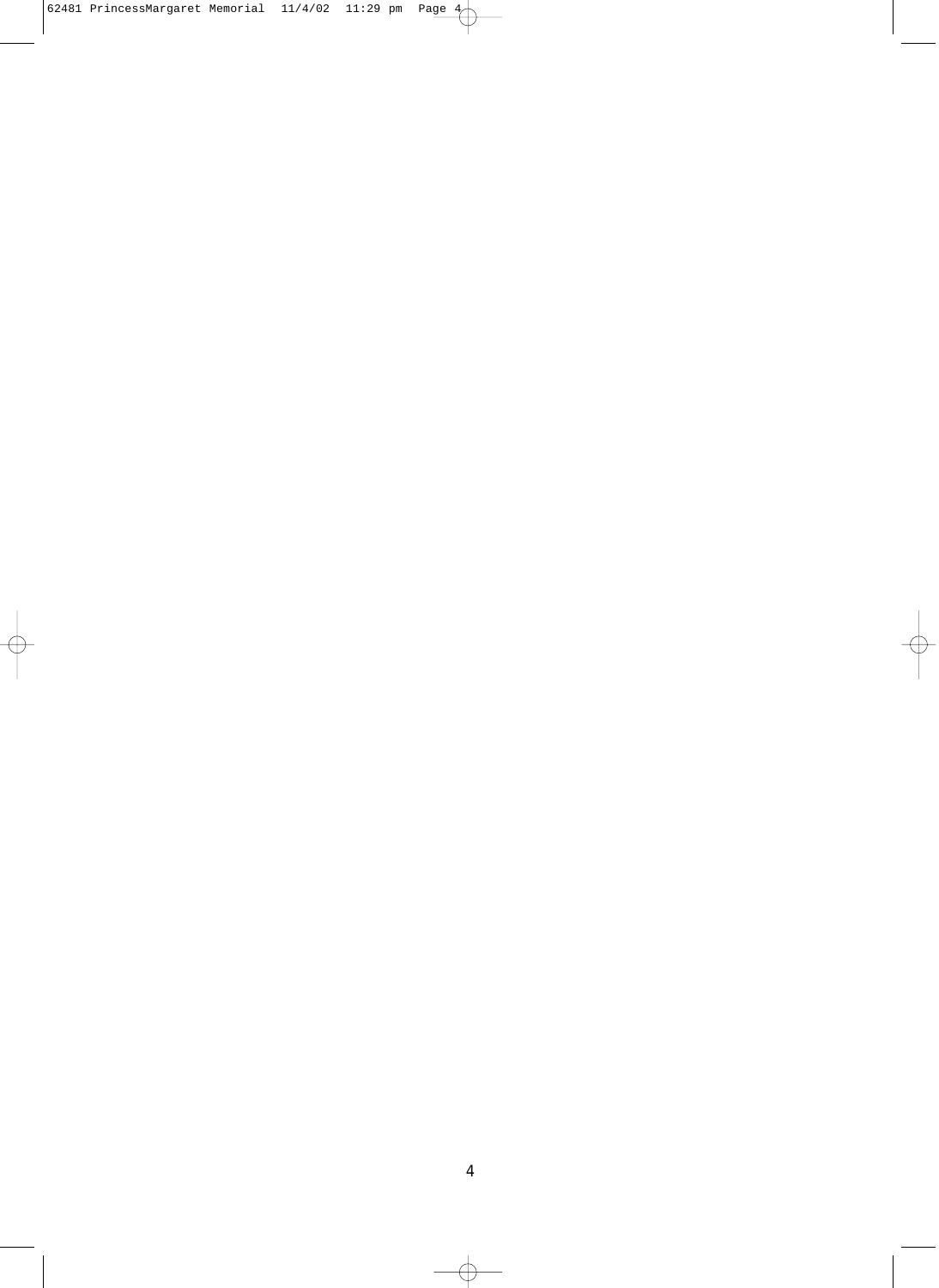*The service is set around the Requiem by Gabriel Fauré (1845-1924) in accordance with the wishes of Her Royal Highness The Princess Margaret, Countess of Snowdon.*

*Also at her request the service is sung by:*

The Choir of Westminster Abbey *Organist and Master of the Choristers - Mr James O'Donnell*

> The Choir of King's College, Cambridge *Director of Music - Mr Stephen Cleobury*

The Choir of St George's Chapel, Windsor *Organist and Master of the Choristers - Mr Jonathan Rees-Williams*

*Organist - Mr Andrew Reid, Sub-Organist of Westminster Abbey.*

Academy of St Martin in the Fields *Leader - Mr Harvey de Souza*

*The soloists are:*

Dame Felicity Lott DBE *and* Mr Bryn Terfel

*Music before the service:*

*The Orchestra plays:*

*from* Sleeping Beauty

The 'Awakening' pas de deux *Pyotr Illyich Tchaikovsky (1840-1893)*

*The Sub-Organist plays:* Prelude and fugue in A major (BWV 536) *Johann Sebastian Bach*

Sonata No.6 in G major (BWV 530) *Johann Sebastian Bach*

*(1685-1750)*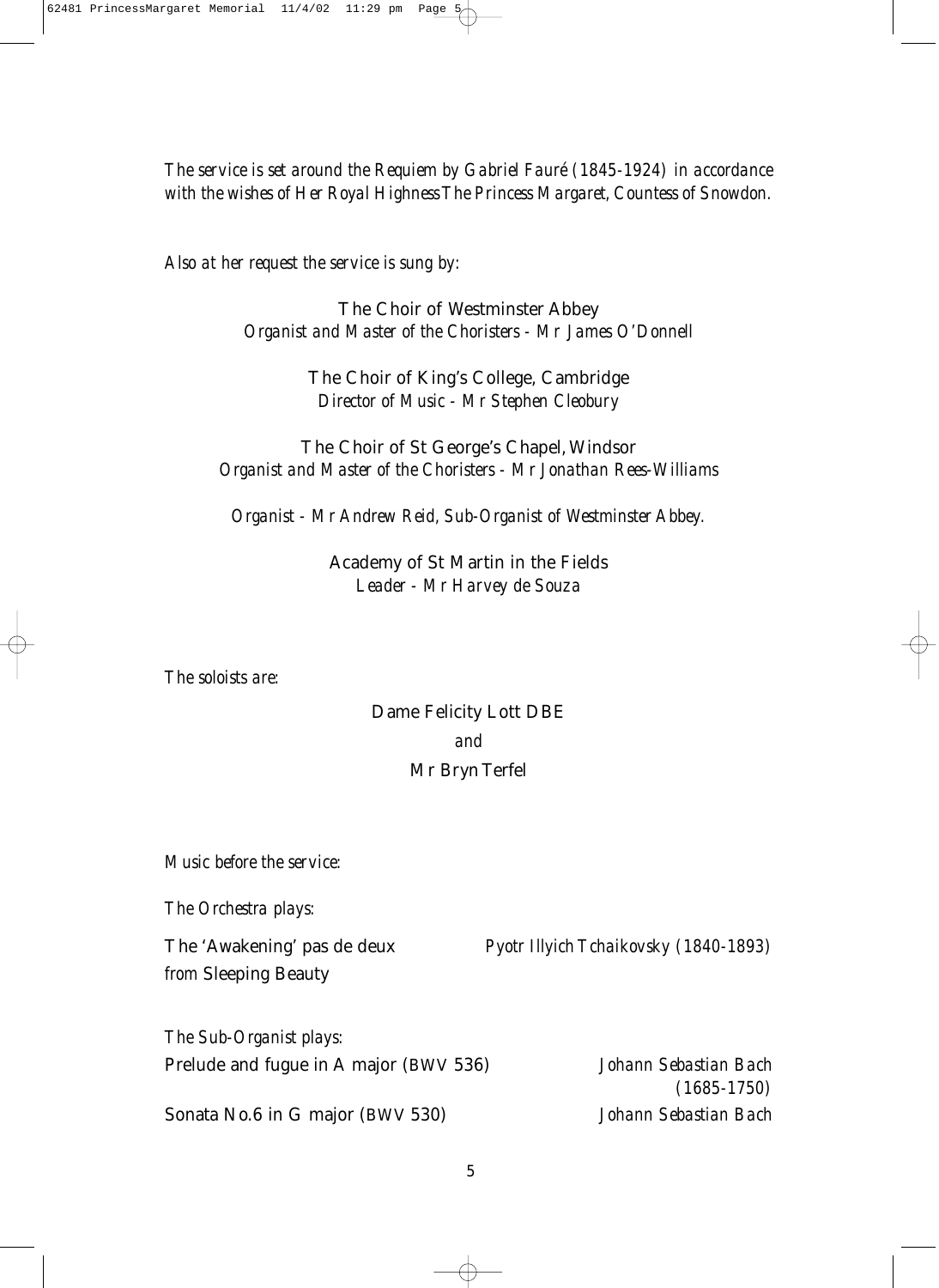$\overline{\mathrm{D}}$ 

 $\overline{\phantom{0}}$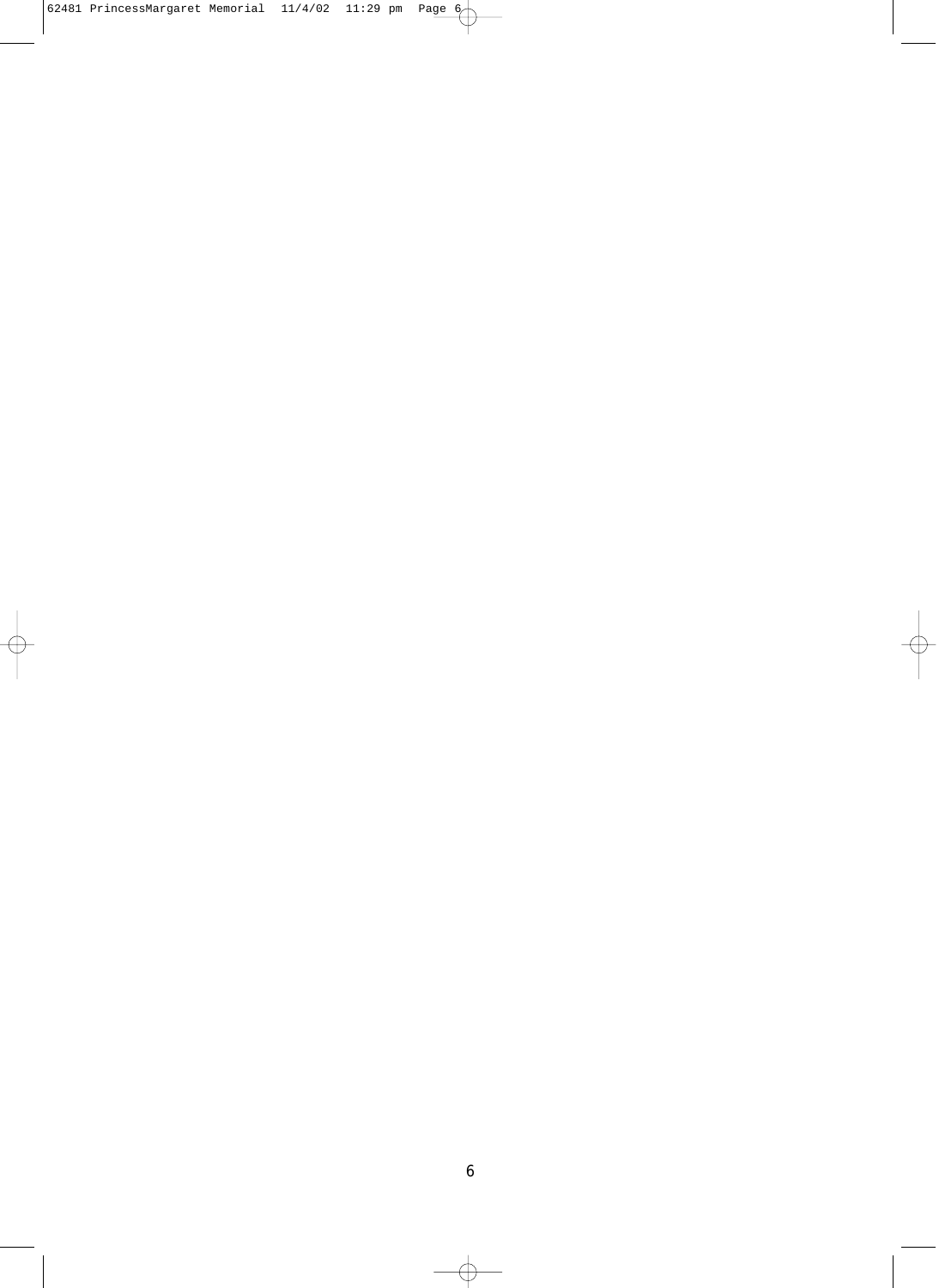### **ORDER OF SERVICE**

*All stand as the Procession of Visiting Clergy and dignitaries, followed by members of the Collegiate Body, moves to the Sacrarium via the South Quire Aisle.*

*The Choirs sing*

#### INTROIT AND KYRIE

REQUIEM aeternam dona eis, Domine, et lux perpetua luceat eis. Te decet<br>In hymnus, Deus, in Sion, et tibi reddetur votum in Jerusalem. Exaudi orationem meam; ad te omnis caro veniet.

*Rest eternal grant them, O Lord, and let perpetual light shine on them.To thee praise is due, O God, in Zion, and to thee vows are recited in Jerusalem. Hear my prayer; unto thee all flesh shall come.*

Kyrie eleison. Christe eleison. Kyrie eleison. *Lord, have mercy. Christ, have mercy. Lord, have mercy.*

*All remain standing.The Very Reverend Dr Wesley Carr, Dean of Westminster, says*

#### THE BIDDING

 $\mathbf{O}^{\text{N}}$  behalf of all those who knew her and all whom her life has touched, we are united in thanking God for the life of Her Royal Highness The Princess Margaret, Countess of Snowdon. We shall thank God for her support to Her Majesty The Queen and for her commitment to others; for her service to the Nation and for her devotion to the arts; and we shall thank God for her loyalty to her friends and her love for her family. We commend her to God whom she worshipped in this life and with whom she now rests.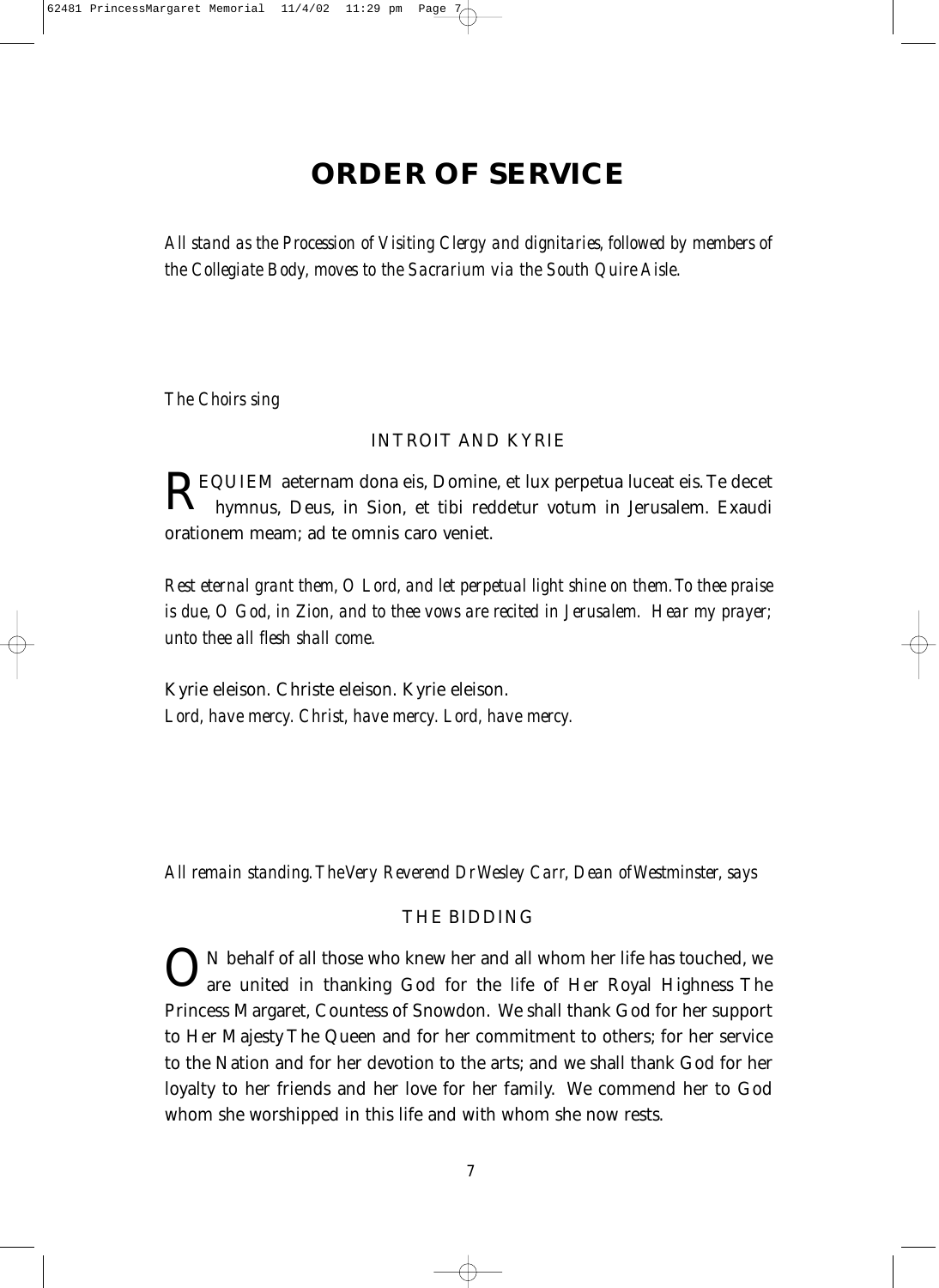*All sit.The Choirs sing*

#### SANCTUS

SANCTUS, sanctus, sanctus, Dominus Deus Sabaoth.<br>Pleni sunt coeli et terra gloria tua. Hosanna in excelsis.

*Holy, holy, holy, Lord God of hosts. Heaven and earth are full of thy glory. Hosanna in the highest.*

*All remain seated for*

#### THE LESSON

*from* I Corinthians 15

*read by*

Viscount Linley

*from the Great Lectern*

BEHOLD, I shew you a mystery; we shall not all sleep, but we shall all be changed, in a moment, in the twinkling of an eye, at the last trump: for the trumpet shall sound, and the dead shall be raised incorruptible, and we shall be changed. For this corruptible must put on incorruption, and this mortal must put on immortality. So when this corruptible shall have put on incorruption, and this mortal shall have put on immortality, then shall be brought to pass the saying that is written, Death is swallowed up in victory. O death, where is thy sting? O grave, where is thy victory? The sting of death is sin; and the strength of sin is the law. But thanks be to God, which giveth us the victory through our Lord Jesus Christ. Therefore, my beloved brethren, be ye steadfast, unmoveable, always abounding in the work of the Lord, forasmuch as ye know that your labour is not in vain in the Lord.

This is the word of the Lord. **Thanks be to God.**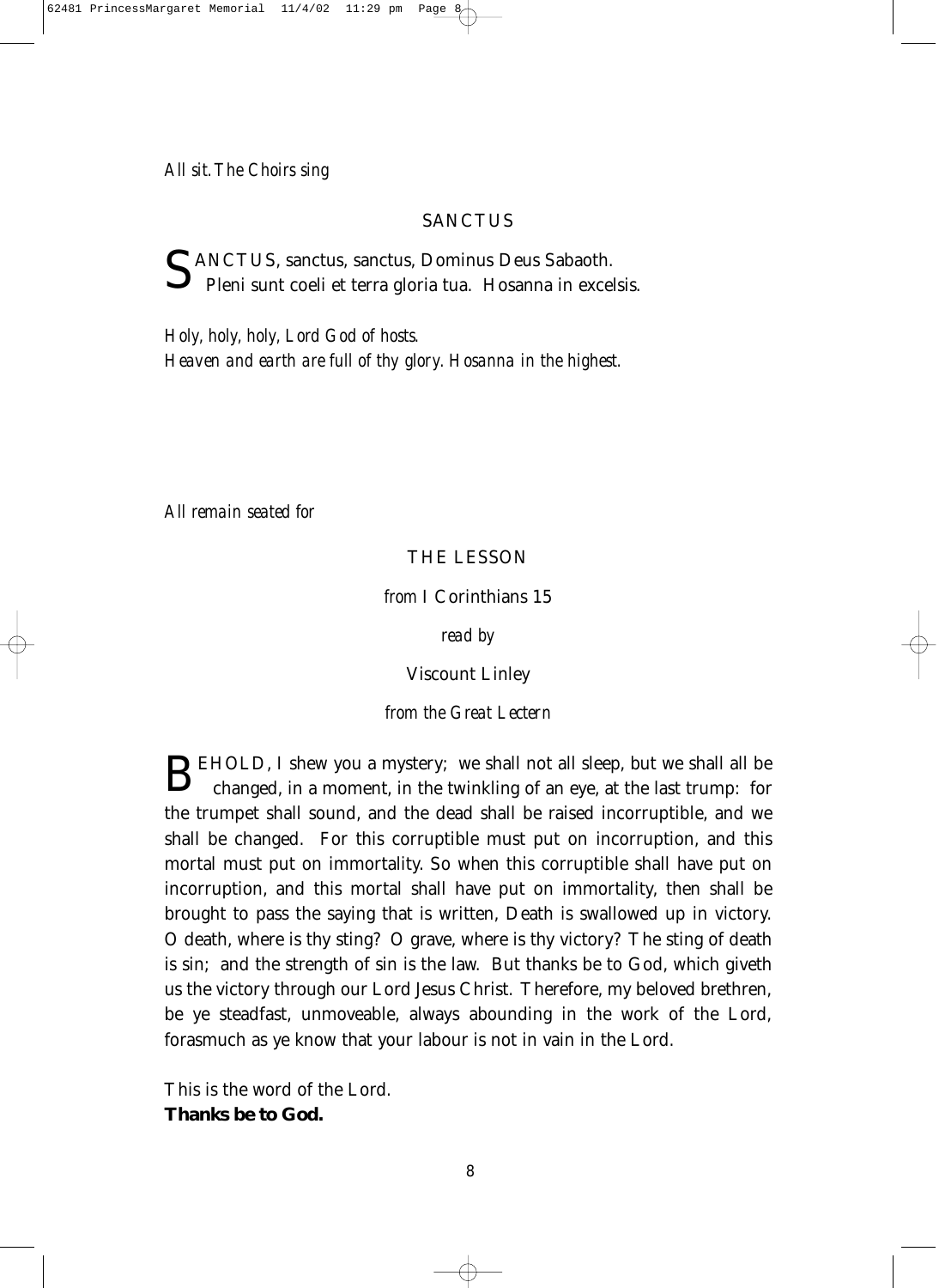#### *All stand to sing*

#### THE HYMN

**HINE** be the glory, risen, conquering Son, endless is the victory thou o'er death hast won; angels in bright raiment rolled the stone away, kept the folded grave-clothes where thy body lay. *Thine be the glory, risen, conquering Son, endless is the victory thou o'er death hast won.*

Lo, Jesus meets us, risen from the tomb; lovingly he greets us, scatters fear and gloom; let the Church with gladness hymns of triumph sing, for her Lord now liveth, death hath lost its sting: *Thine be the glory, risen, conquering Son, endless is the victory thou o'er death hast won.*

No more we doubt thee, glorious Prince of Life; life is nought without thee: aid us in our strife, make us more than conquerors through thy deathless love; bring us safe through Jordan to thy home above: *Thine be the glory, risen, conquering Son, endless is the victory thou o'er death hast won.*

*George Frideric Handel (1685-1759)*

*Maccabaeus 120 NEH French original, E L Budry (1854-1932)*

*All sit.The Dean says:*

Let us in silence each recall The Princess Margaret and commend her to God, source of all love and life.

*A brief silence is kept.*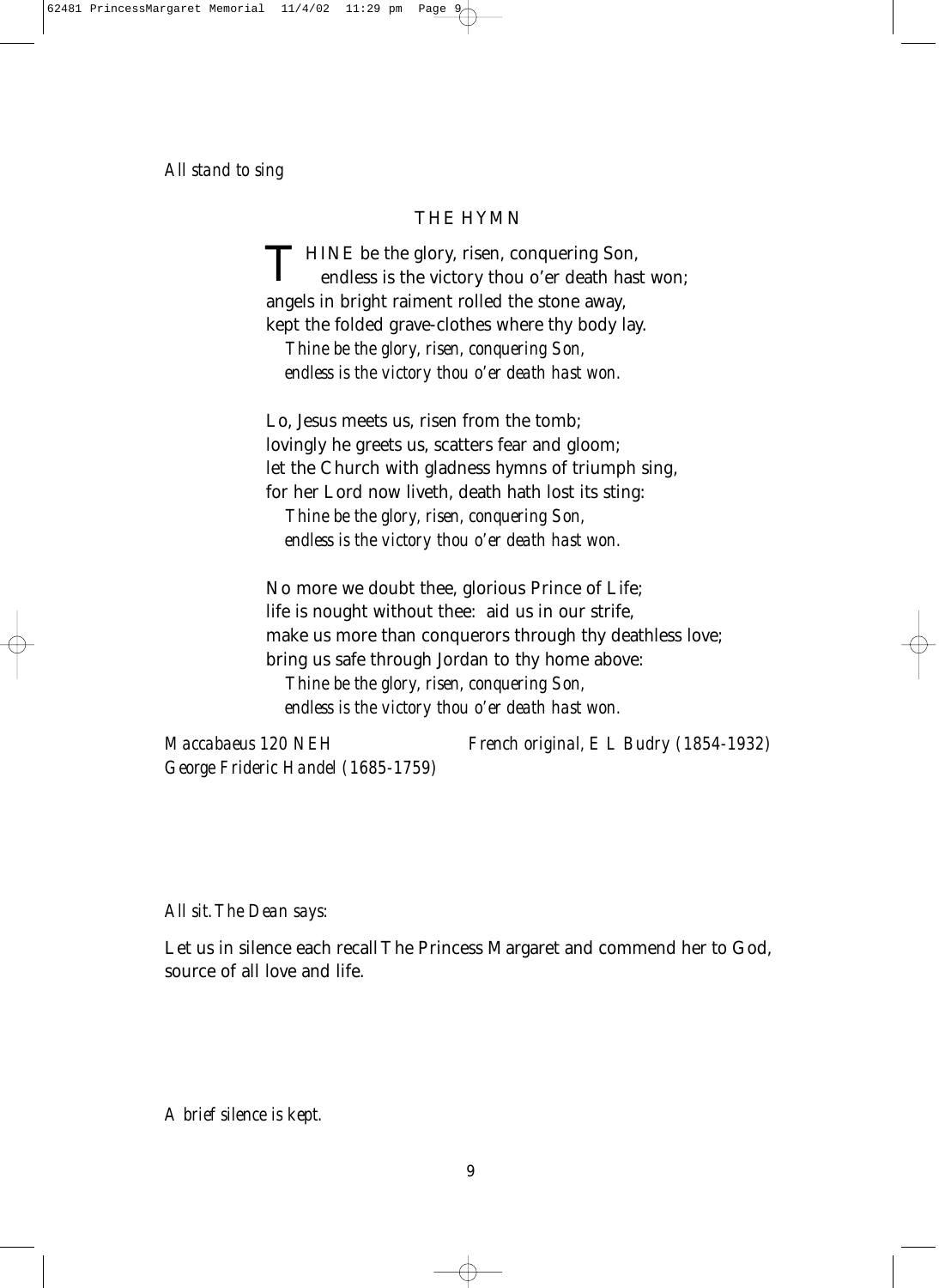*All remain seated. Dame Felicity Lott DBE sings*

#### PIE JESU

Pie Jesu Domine, dona eis requiem, requiem sempiternam.

*Merciful Lord Jesus, grant them rest, rest everlasting.*

*All remain seated for*

#### THE READING

The Union of Friends

#### *from* Some Fruits of Solitude

*by William Penn*

*read by*

#### Felicity Kendal CBE

#### *from the Great Lectern*

HEY that love beyond the world, cannot be separated by it. Death cannot  $\mathsf L$  kill what never dies. Nor can spirits ever be divided that love and live in the same Divine Principle; the Root and Record of their Friendship. If absence be not death, neither is theirs. Death is but crossing the world, as friends do the Seas. They live in one another still; for they must needs be present, that love and live in that which is Omnipresent. For in this Divine Glass they see face to face; and their converse is free, as well as pure. This is the comfort of friends; that though they may be said to die, yet their friendship and society are ever present, because immortal.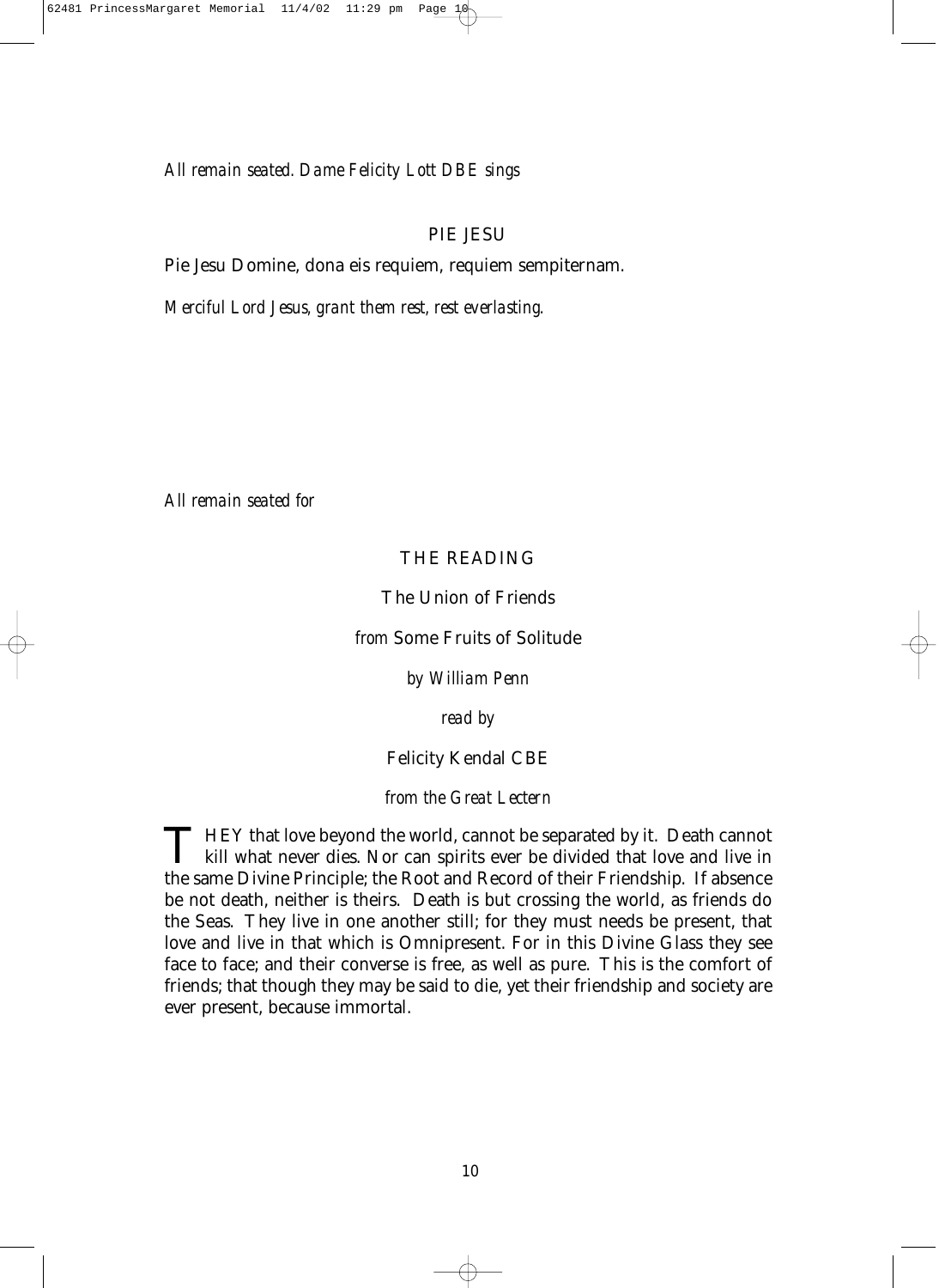*All remain seated.The Choirs, with Bryn Terfel, sing*

#### LIBERA ME

ILBERA me, Domine, de morte aeterna, in die illa tremenda quando coeli<br>movendi sunt et terra, dum veneris judicare saeculum per ignem. movendi sunt et terra, dum veneris judicare saeculum per ignem. Tremens factus sum ego, et timeo dum discussio venerit, atque ventura ira. Dies illa, dies irae, calamitatis et miseriae, dies magna et amara valde. Requiem aeternam, dona eis, Domine, et lux perpetua luceat eis.

*Deliver me, O Lord, from eternal death, on that fearful day when the heavens are moved and the earth, when thou shalt come to judge the world through fire. I am made to tremble, and I fear when the desolation shall come, and also the coming wrath; that day, the day of wrath, calamity, and misery, that terrible and exceedingly bitter day. Rest eternal grant them, O Lord, and let perpetual light shine on them.*

*All kneel or sit for*

#### THE PRAYERS

*The Reverend Chris Chivers, Minor Canon of Westminster Abbey, says:*

Let us remember before God, his servant, Margaret.

OST Gracious God, we praise thee for creating us in thine image, and calling each of us to love and serve thee. We thank thee for our sister, Margaret, and for all we treasure and remember with gratitude about her. As memories fill our minds, forgive us things said or done which we regret; things we longed to do, but never did, longed to say, but never said. We pray that nothing that was good in her life will be lost, but will continue to enrich the world; that all that was important to her will be respected by those who follow. May she continue to live in the hearts and minds of her family and friends, and may those who were close to her in life, now, through her death, be even closer to each other. Give us the strength and courage to leave our departed sister in thy keeping, trusting in thine everlasting goodness; through Jesus Christ our Lord. **Amen**.

Let us pray for the charities and organisations with which The Princess was associated.

O thou, most generous Father, who knowest so much and lovest so many, we thank thee for thy grace through which so many have given so much; especially do we thank thee for the selfless and devoted service of those who have committed themselves to good works and charities, guided by Princess Margaret and inspired by thy Son, Jesus Christ. We offer this prayer in the name of him who laid down his life for the world, Jesus Christ our Lord. **Amen**.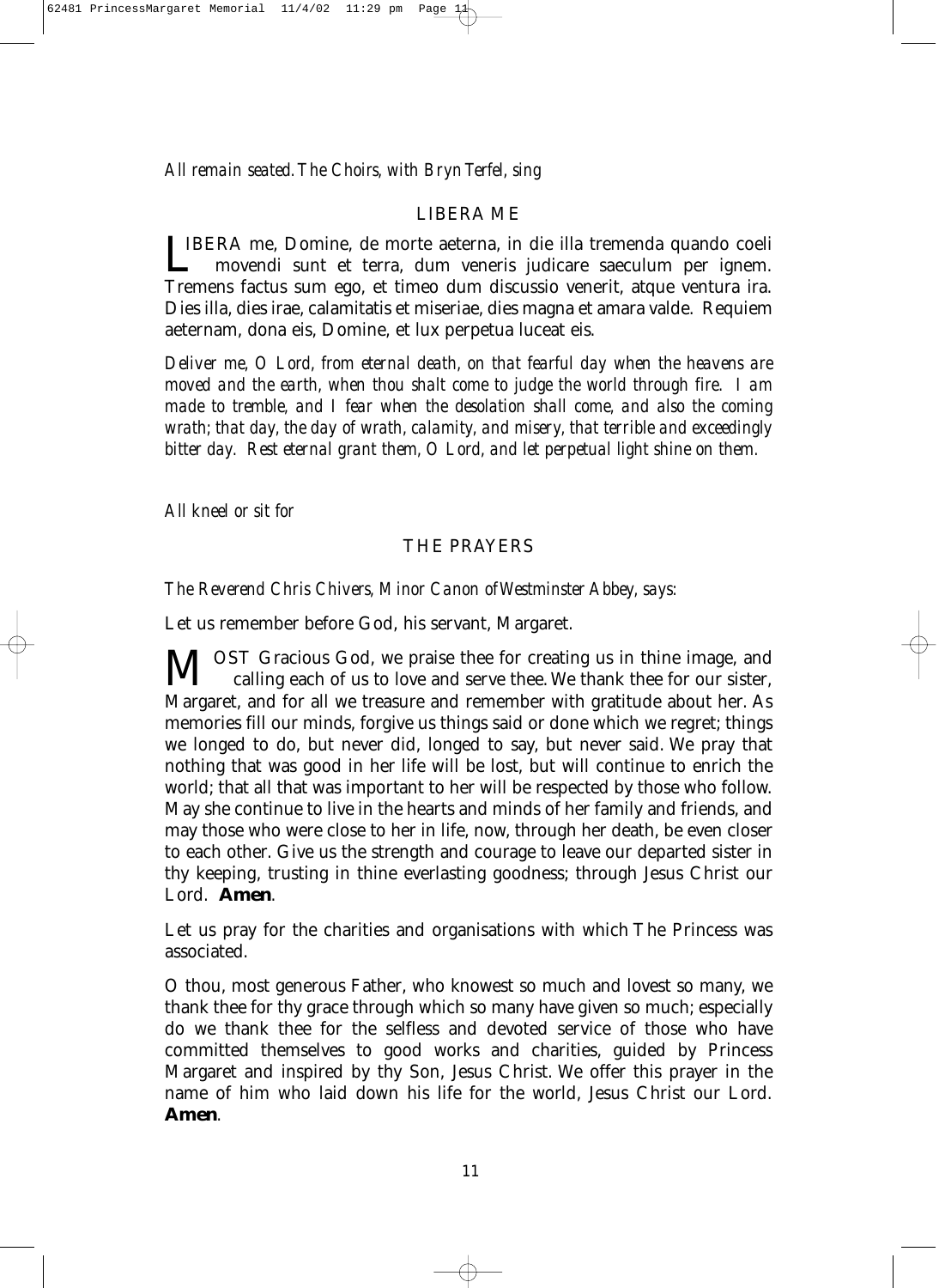*All sit.The Choirs sing*

#### IN PARADISUM

IN paradisum deducant te angeli, in tuo adventu suscipiant te martyres, et perducant te in civitatem sanctam Jerusalem. Chorus angelorum te perducant te in civitatem sanctam Jerusalem. Chorus angelorum te suscipiat, et cum Lazaro quondam paupere aeternam habeas requiem.

*May the angels lead thee into paradise, may the martyrs receive thee in thy coming and guide thee into the holy city, Jerusalem. May the chorus of angels receive thee and with Lazarus, once poor, mayest thou have eternal rest.*

*All sit or kneel. The Reverend Dominic Fenton, Precentor of Westminster Abbey, continues:*

LORD, support us all the day long of this troublous life, until the shadows lengthen and the evening comes, the busy world is hushed, the fever of life is over and our work is done; then, Lord, in thy mercy, grant us a safe lodging, a holy rest and peace at the last through Jesus Christ, our Lord; **Amen**.

Bring us, O Lord God, at our last awakening into the house and gate of Heaven; to enter into that gate and dwell in that house, where there shall be no darkness nor dazzling, but one equal light; no noise nor silence but one equal music; no fears nor hopes but one equal possession; no ends nor beginnings, but one equal eternity; in the habitations of thy glory and dominion, world without end. **Amen.**

As our Saviour taught us, so we pray:

O**UR Father, which art in heaven, hallowed be thy Name. Thy kingdom come, thy will be done, on earth as it is in heaven. Give us this day our daily bread. And forgive us our trespasses, as we forgive them that trespass against us. And lead us not into temptation, but deliver us from evil; for thine is the kingdom, the power and the glory, for ever and ever. Amen.**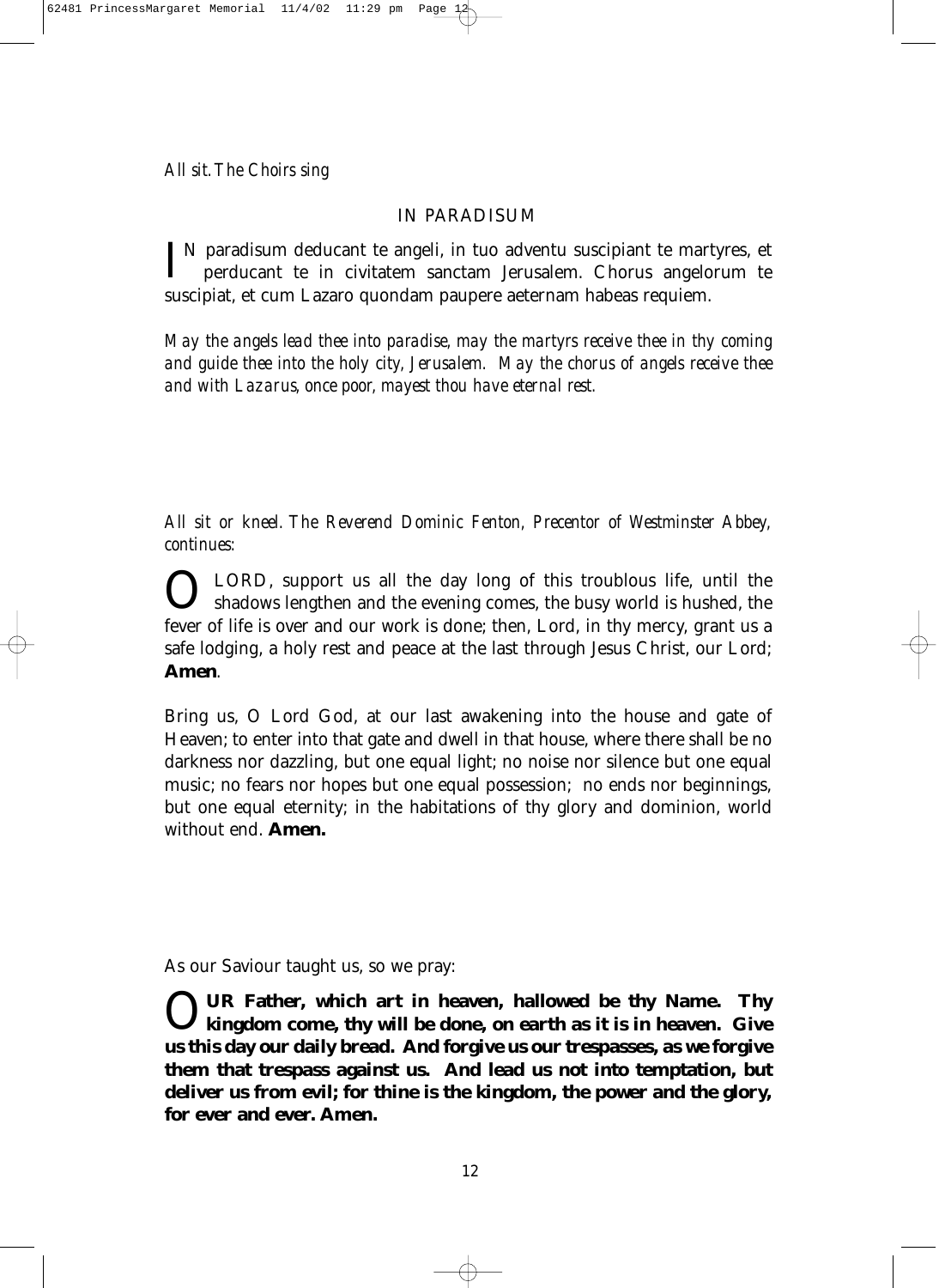#### *All stand to sing*

#### THE HYMN

 $\angle$  E holy angels bright, who wait at God's right hand, or through the realms of light fly at your Lord's command, assist our song, for else the theme too high doth seem for mortal tongue.

Ye blessèd souls at rest, who ran this earthly race, and now, from sin released, behold the Saviour's face, his praises sound, as in his light with sweet delight ye do abound.

Ye saints who toil below, adore your heavenly King, and onward as ye go some joyful anthem sing; take what he gives and praise him still, through good and ill, who ever lives.

My soul, bear thou thy part, triumph in God above, and with a well-tuned heart sing thou the songs of love. Let all thy days till life shall end whate'er he send, be filled with praise.

*Darwall's 148th* (475 NEH) *Richard Baxter (1615-1691) John Darwall (1731-1789) Descant by Alan Gray (1855-1935)*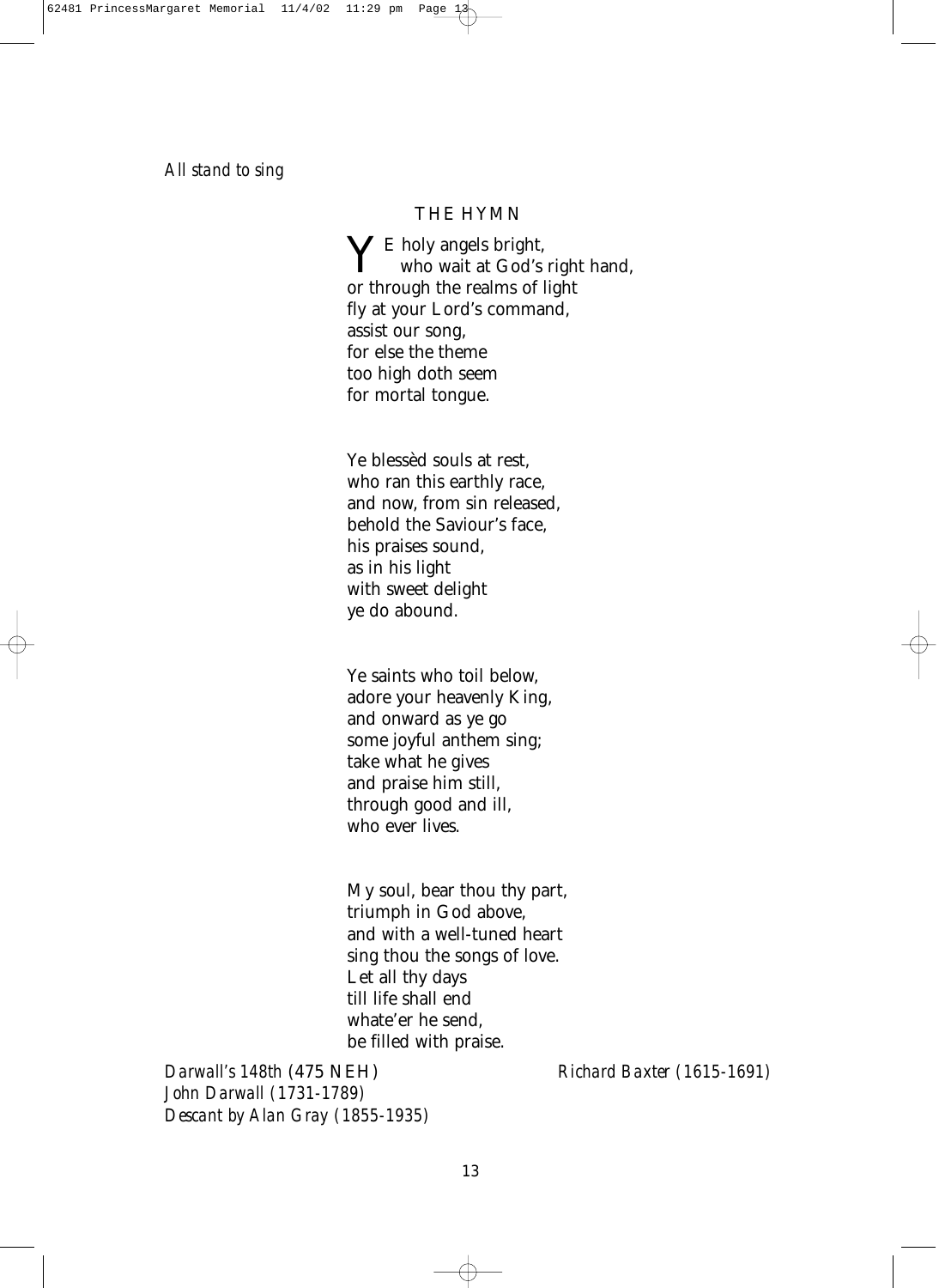*All kneel or sit.The Dean pronounces*

#### THE BLESSING

GOD grant to the living, grace; to the departed, rest; to the Church, The Queen and Commonwealth and all mankind, peace and concord, and to us sinners, life eternal: and the blessing of God Almighty, the Father, the Son, and the Holy Spirit be among you and remain with you always. **Amen.**

*All remain standing as the Processions return to the West End of the Church, via the North Quire Aisle.*

*Music after the service:*

Sinfonia *from* Cantata 29 *Johann Sebastian Bach* Final *from* Symphonie I in D major *Louis Vierne (1870–1937)*

*The Bells of the Abbey Church are rung.*

*Members of the Congregation are asked kindly to remain in their places until directed to move by the Stewards.*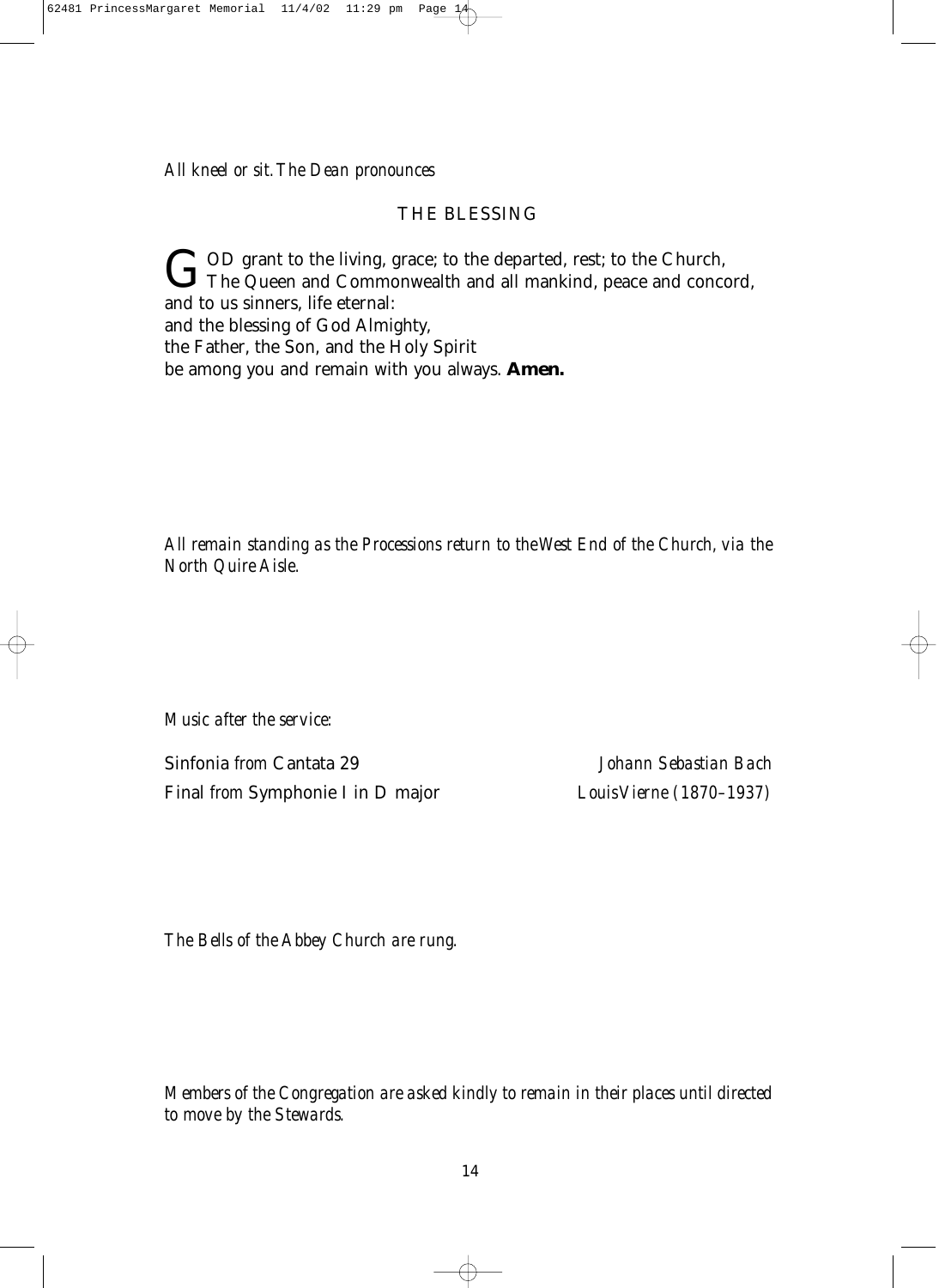Then said Martha unto Jesus, Lord, if thou hadst been here, my brother would not have died. But I know that even now, whatsoever thou wilt ask of God, God will give it to thee. Jesus said unto her, Thy brother shall rise again. Martha saith unto him, I know that he shall rise again in the resurrection at the last day. Jesus said unto her, I am the resurrection, and the life: he that believeth in me, though he were dead, yet shall he live: And whosoever liveth and believeth in me shall never die. Believest thou this? She saith unto him,Yea, Lord: I believe that thou art the Christ, the Son of God, which should come into the world.

*St John 11: 21-27*

God be in my head, and in my understanding; God be in mine eyes, and in my looking; God be in my mouth, and in my speaking; God be in my heart, and in my thinking; God be at mine end; and at my departing.

If there be righteousness in the heart, there will be beauty in the character. If there is beauty in the character, there will be harmony in the home. If there is harmony in the home, there will be order in the nation. If there is order in each nation, there will be peace in the world.